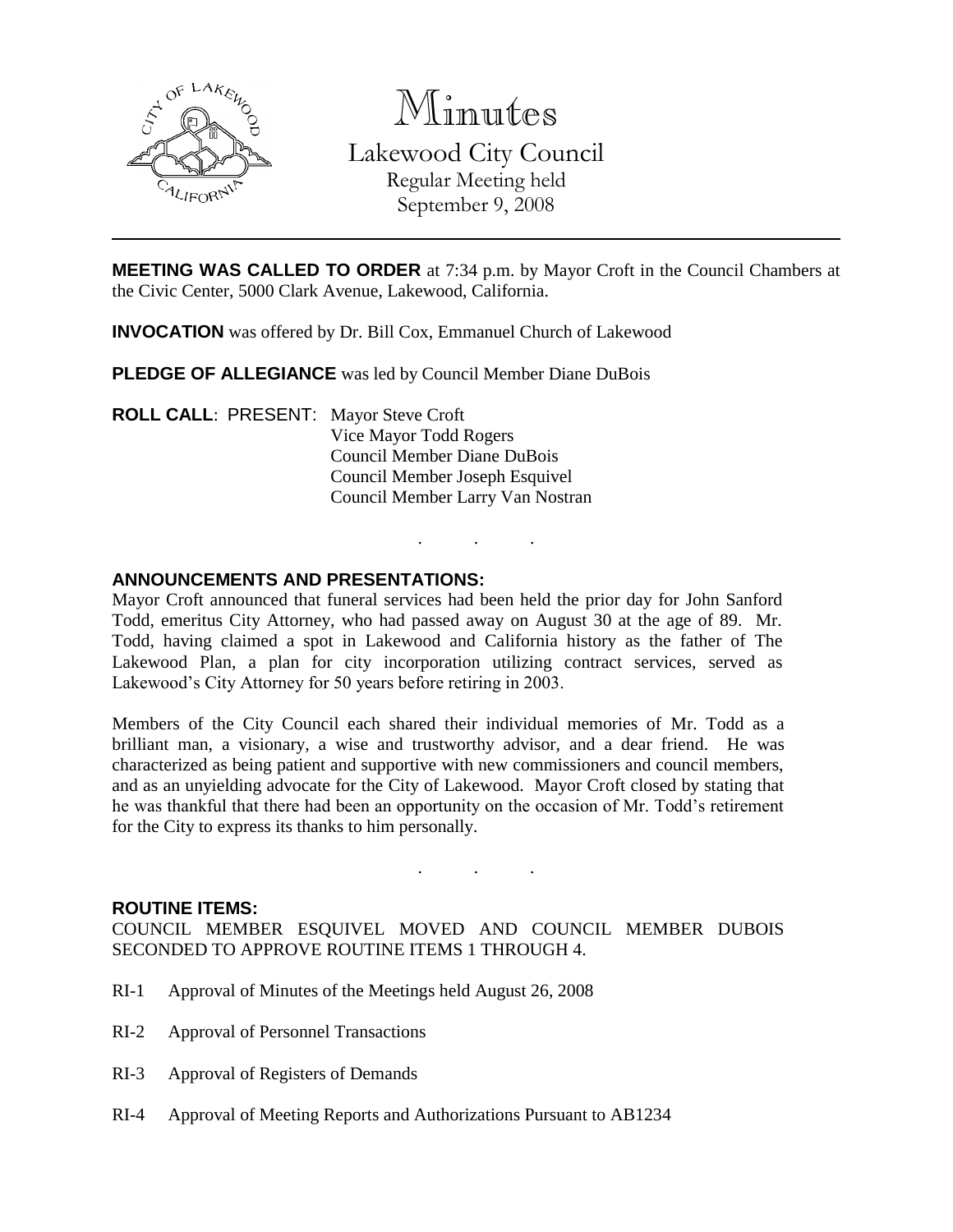City Council Minutes September 9, 2008 Page 2

## **ROUTINE ITEMS:** Continued

UPON ROLL CALL VOTE, THE MOTION WAS APPROVED:

AYES: COUNCIL MEMBERS: Esquivel, DuBois, Rogers, Van Nostran and Croft NAYS: COUNCIL MEMBERS: None

# **1.1 • AWARD OF BID FOR PUBLIC WORKS CONTRACT NO. 08-5, WELL 27 TREATMENT PLANT**

. . .

Public Works Director Lisa Rapp made a presentation based on the memo in the agenda and stated ten bids had been received for the installation of a wellhead treatment plant for Water Well #27, an Aquifer Storage and Recovery Well drilled in conjunction with the City of Long Beach. It was the recommendation of staff that the City Council adopt the plans specifications and working details for the project; award a contract to the low bidder, Socal Pacific Construction Corporation, in the amount of \$1,768,000; appropriate \$310,000 from the Water Fund to the project account; authorize staff to approve a cumulative total of change orders, as needed, not to exceed \$175,000; approve a Loan Agreement and Promissory Note and authorize its execution by the Mayor; and approve a second amendment to the agreement with the City of Long Beach for the Joint Aquifer Storage and Recovery Well Project.

Responding to questions from Mayor Croft, Water Resources Director Jim Glancy stated there was an application for funding under a Proposition 13, Metropolitan Water District grant that could be as much as \$800,000. If received, this funding would be applied to frontend costs, such as engineering, with the remainder being funded by a zero percent loan through the Water Replenishment District.

Vice Mayor Rogers inquired about the loan terms. Mr. Glancy responded by stating that the Metropolitan Water District portion would be a grant and not requiring repayment, while the Water Replenishment District portion would be a zero interest loan with payback over a tenyear period.

Mayor Croft opened the public hearing at 8:00 p.m. and called for anyone in the audience wishing to address the City Council on this matter. There was no response.

VICE MAYOR ROGERS MOVED AND COUNCIL MEMBER VAN NOSTRAN SECONDED TO CLOSE THE PUBLIC HEARING AND ADOPT STAFF'S RECOMMENDATION. UPON ROLL CALL VOTE, THE MOTION WAS APPROVED:

AYES: COUNCIL MEMBERS: Esquivel, DuBois, Rogers, Van Nostran and Croft NAYS: COUNCIL MEMBERS: None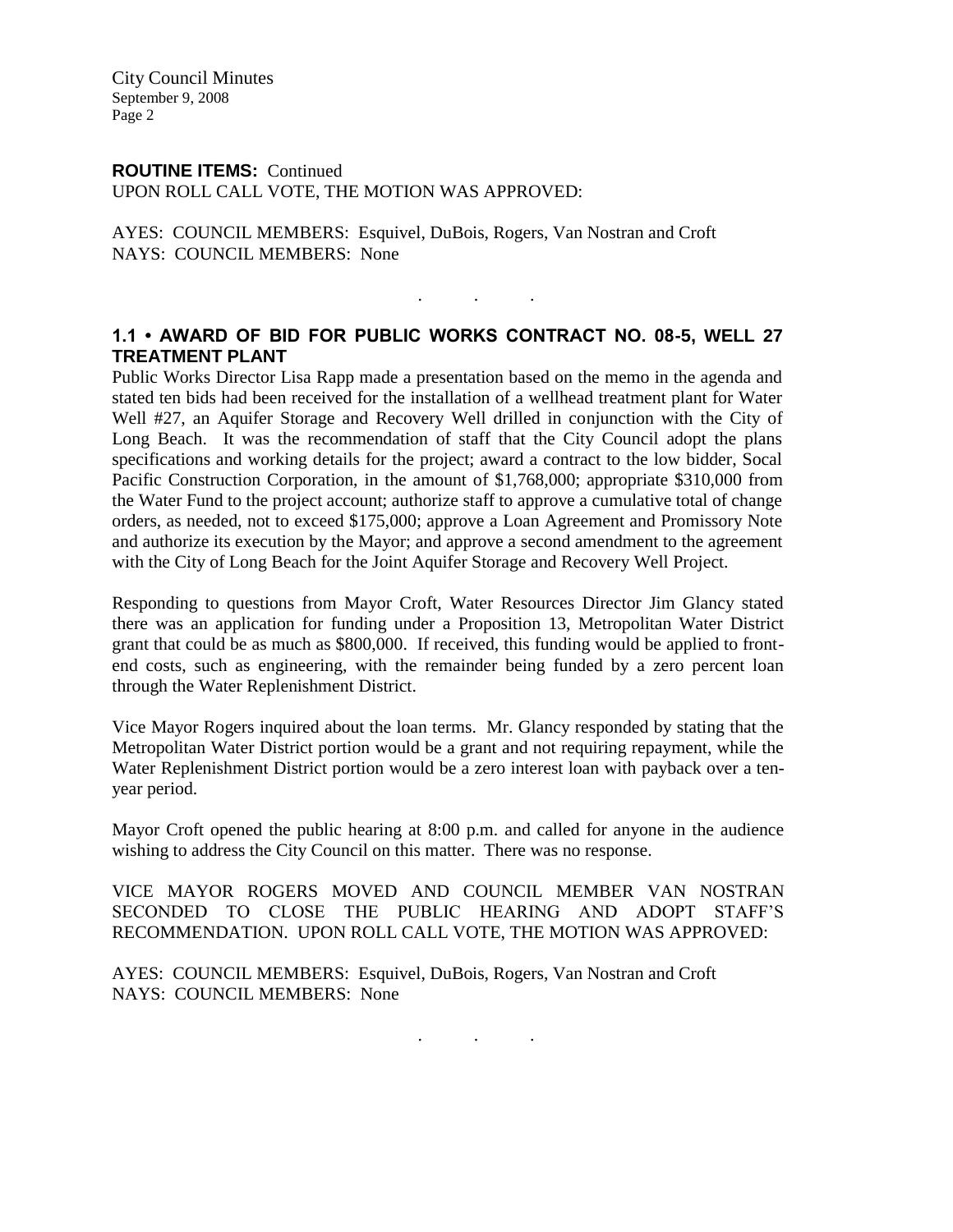# **1.2 • CDBG PROGRAM CONSOLIDATED ANNUAL PERFORMANCE AND EVALUATION REPORT**

Community Development Director Jack Gonsalves gave a presentation based on the memo in the agenda and stated regulations for the Community Development Block Grant program required the submission of an annual performance report, titled Consolidated Annual Performance and Evaluation Report (CAPER). The CAPER provided a summary of overall progress in meeting local priorities and goals during the program year. Also required was the conduct of a public hearing and a comment review period, set to begin on September 10 and end on September 24. It was the recommendation of staff that the City Council hold a public hearing for citizen comment and direct staff to submit any comments received to the local HUD office.

Mayor Croft opened the public hearing at 8:05 p.m. and called for anyone in the audience wishing to address the City Council on this matter. There was no response.

COUNCIL MEMBER VAN NOSTRAN MOVED AND COUNCIL MEMBER DUBOIS SECONDED TO APPROVE STAFF'S RECOMMENDATION. UPON ROLL CALL VOTE, THE MOTION WAS APPROVED:

AYES: COUNCIL MEMBERS: Esquivel, DuBois, Rogers, Van Nostran and Croft NAYS: COUNCIL MEMBERS: None

# **2.1 • ORDINANCE NO. 2008-7; AMENDING THE MUNICIPAL CODE PERTAINING TO RECOVERY OF FINE COLLECTION COSTS**

. . .

City Attorney Steve Skolnik advised that reports regarding this ordinance and the following ordinance had been presented at the City Council's last meeting.

ORDINANCE NO. 2008-7; AN ORDINANCE OF THE CITY COUNCIL OF THE CITY OF LAKEWOOD AMENDING SECTION 1205 OF THE LAKEWOOD MUNICIPAL CODE TO PROVIDE FOR THE RECOVERY OF COSTS INCURRED TO COLLECT FINES LEVIED FOR INFRACTIONS was read by title by the City Clerk.

COUNCIL MEMBER DUBOIS MOVED AND VICE MAYOR ROGERS SECONDED TO WAIVE FURTHER READING AND ADOPT ORDINANCE NO. 2008-7. UPON ROLL CALL VOTE, THE MOTION WAS APPROVED:

AYES: COUNCIL MEMBERS: Esquivel, DuBois, Rogers, Van Nostran and Croft NAYS: COUNCIL MEMBERS: None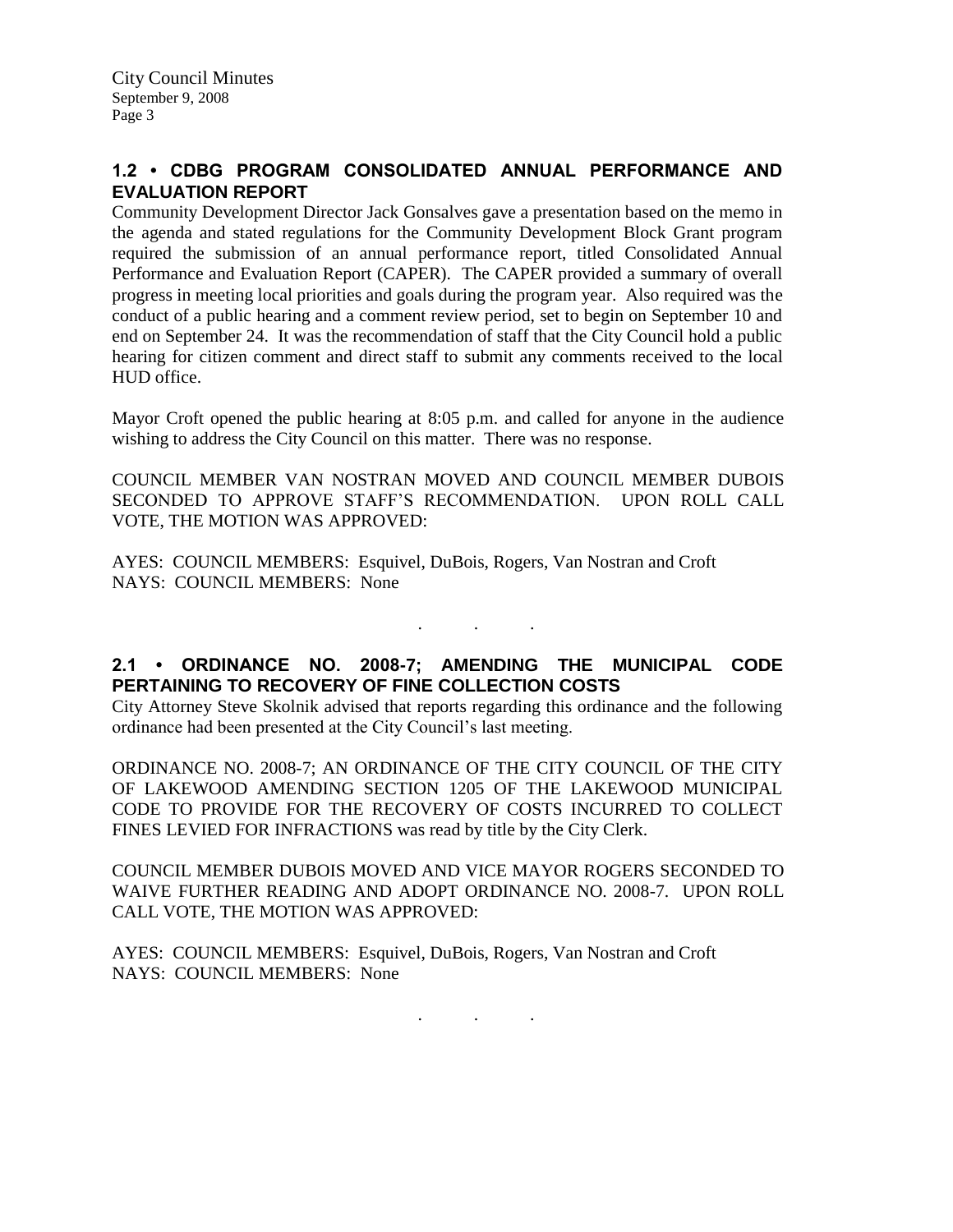City Council Minutes September 9, 2008 Page 4

## **2.2 • ORDINANCE NO. 2008-8; AMENDING THE MUNICIPAL CODE PURSUANT TO PUBLIC HEARING NOTICE REQUIREMENTS FOR PLANNING ENTITLEMENTS**

ORDINANCE NO. 2008-8; AN ORDINANCE OF THE CITY OF LAKEWOOD AMENDING SECTION 9422 OF THE LAKEWOOD MUNICIPAL CODE TO MAKE NOTICING PROCEDURES EQUIVALENT TO THOSE REQUIRED BY STATE LAW was read by title by the City Clerk.

COUNCIL MEMBER VAN NOSTRAN MOVED AND COUNCIL MEMBER DUBOIS SECONDED TO WAIVE FURTHER READING AND ADOPT ORDINANCE NO. 2008-8. UPON ROLL CALL VOTE, THE MOTION WAS APPROVED:

AYES: COUNCIL MEMBERS: Esquivel, DuBois, Rogers, Van Nostran and Croft NAYS: COUNCIL MEMBERS: None

At 8:08 p.m., the Regular Meeting of the City Council was recessed for the Meeting of the Lakewood Redevelopment Agency. At 8:09 p.m., the City Council Meeting was reconvened.

. . .

. . .

. . .

### **ORAL COMMUNICATIONS:**

Mike Kinrade addressed the City Council regarding signage for street sweeping.

Karen Robes Meeks and Joe Segura addressed the City Council regarding the *Long Beach Press Telegram* and their policies on local news coverage.

### **CLOSED SESSION:**

CONFERENCE WITH REAL PROPERTY NEGOTIATORS

At 8:27 p.m., the City Council recessed to a closed session pursuant to Government Code §54956.8 to give instructions to its negotiator, City Manager Howard Chambers, regarding negotiations with the County of Los Angeles regarding the lease of real property located at 5130 Clark Avenue.

The City Attorney announced that he had advised Vice Mayor Rogers to recuse himself during consideration of this matter due to his employment with the Los Angeles County Sheriff's Department.

At 8:40 p.m., the City Council reconvened. The City Attorney advised that there was no action to announce.